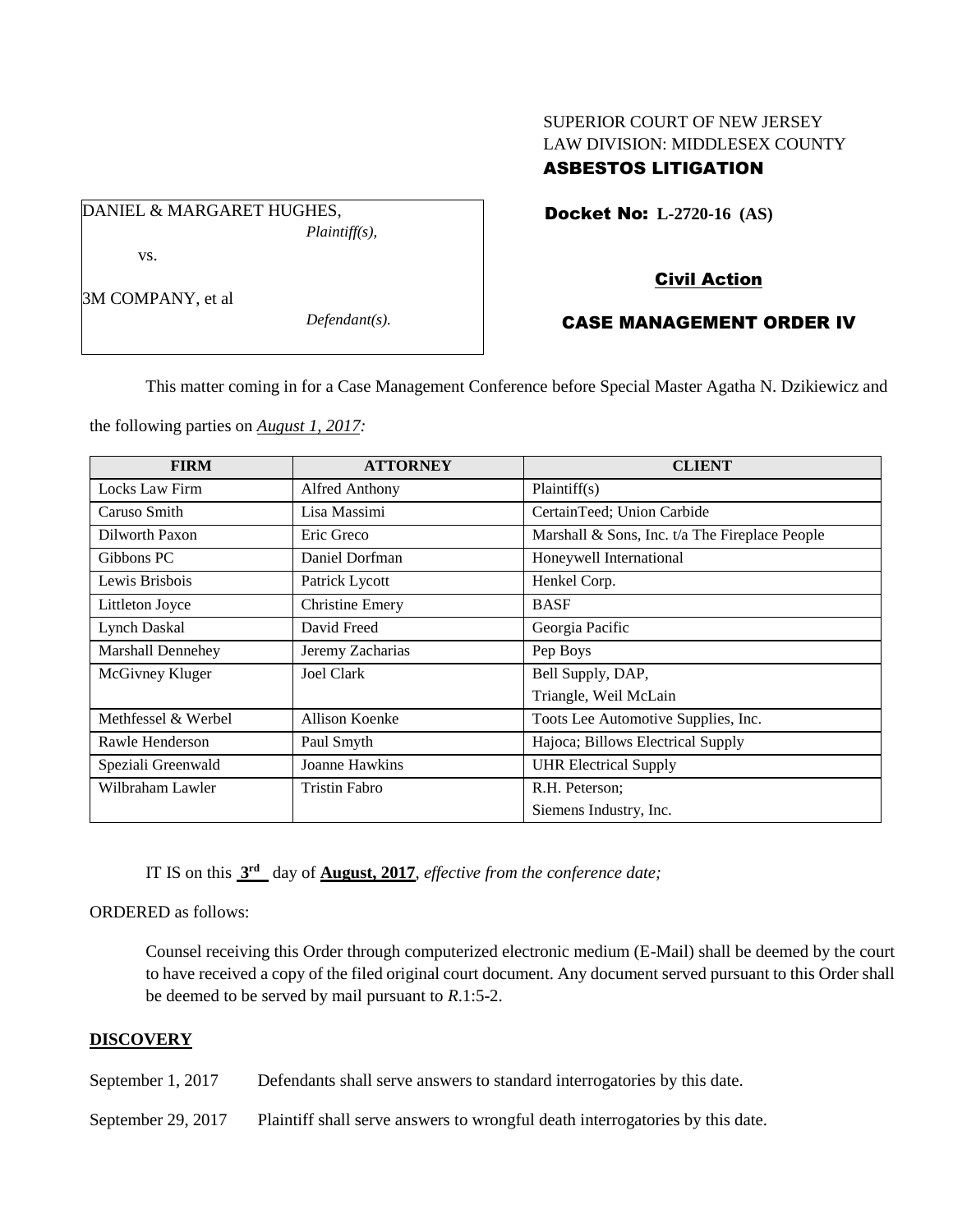| September 1, 2017 | Plaintiff shall serve answers to supplemental interrogatories and document requests by this<br>date.                                                                                                        |
|-------------------|-------------------------------------------------------------------------------------------------------------------------------------------------------------------------------------------------------------|
| September 1, 2017 | Defendants shall serve answers to supplemental interrogatories and document requests by this<br>date.                                                                                                       |
| January 31, 2018  | Fact discovery, including depositions, shall be completed by this date. Plaintiff's counsel shall<br>contact the Special Master within one week of this deadline if all fact discovery is not<br>completed. |
| January 31, 2018  | Depositions of corporate representatives shall be completed by this date. Counsel shall comply<br>with Order of June 18, 2014 regarding scheduling of corporate representative depositions.                 |

### **SUMMARY JUDGMENT MOTION PRACTICE**

February 15, 2018 Plaintiff's counsel shall advise, in writing, of intent not to oppose motions by this date.

March 1, 2018 *(Thurs.)* Summary judgment motions shall be filed no later than this date.

March 29, 2018 *(Thurs.)* Last return date for summary judgment motions.

#### **MEDICAL DEFENSE**

- February 28, 2018 Plaintiff shall serve a wrongful death expert report by this date.
- April 30, 2018 Defendants shall identify its medical experts and serve medical reports, if any, by this date. **In addition, defendants shall notify plaintiff's counsel (as well as all counsel of record) of a joinder in an expert medical defense by this date.**

#### **LIABILITY EXPERT REPORTS**

- April 30, 2018 Plaintiff shall identify its liability experts and serve liability expert reports or a certified expert statement by this date or waive any opportunity to rely on liability expert testimony.
- June 15, 2018 Defendants shall identify its liability experts and serve liability expert reports, if any, by this date or waive any opportunity to rely on liability expert testimony.

#### **EXPERT DEPOSITION**

July 13, 2018 Expert depositions shall be completed as agreed upon by counsel. Counsel shall cooperate in scheduling depositions and shall contact court, if necessary. To the extent that plaintiff and defendant generic experts have been deposed before, the parties seeking that deposition in this case must file an application before the Special Master and demonstrate the necessity for that deposition. To the extent possible, documents requested in a deposition notice directed to an expert shall be produced three days in advance of the expert deposition. The expert shall not be required to produce documents that are readily accessible in the public domain.

 $\_$  ,  $\_$  ,  $\_$  ,  $\_$  ,  $\_$  ,  $\_$  ,  $\_$  ,  $\_$  ,  $\_$  ,  $\_$  ,  $\_$  ,  $\_$  ,  $\_$  ,  $\_$  ,  $\_$  ,  $\_$  ,  $\_$  ,  $\_$  ,  $\_$  ,  $\_$  ,  $\_$  ,  $\_$  ,  $\_$  ,  $\_$  ,  $\_$  ,  $\_$  ,  $\_$  ,  $\_$  ,  $\_$  ,  $\_$  ,  $\_$  ,  $\_$  ,  $\_$  ,  $\_$  ,  $\_$  ,  $\_$  ,  $\_$  ,